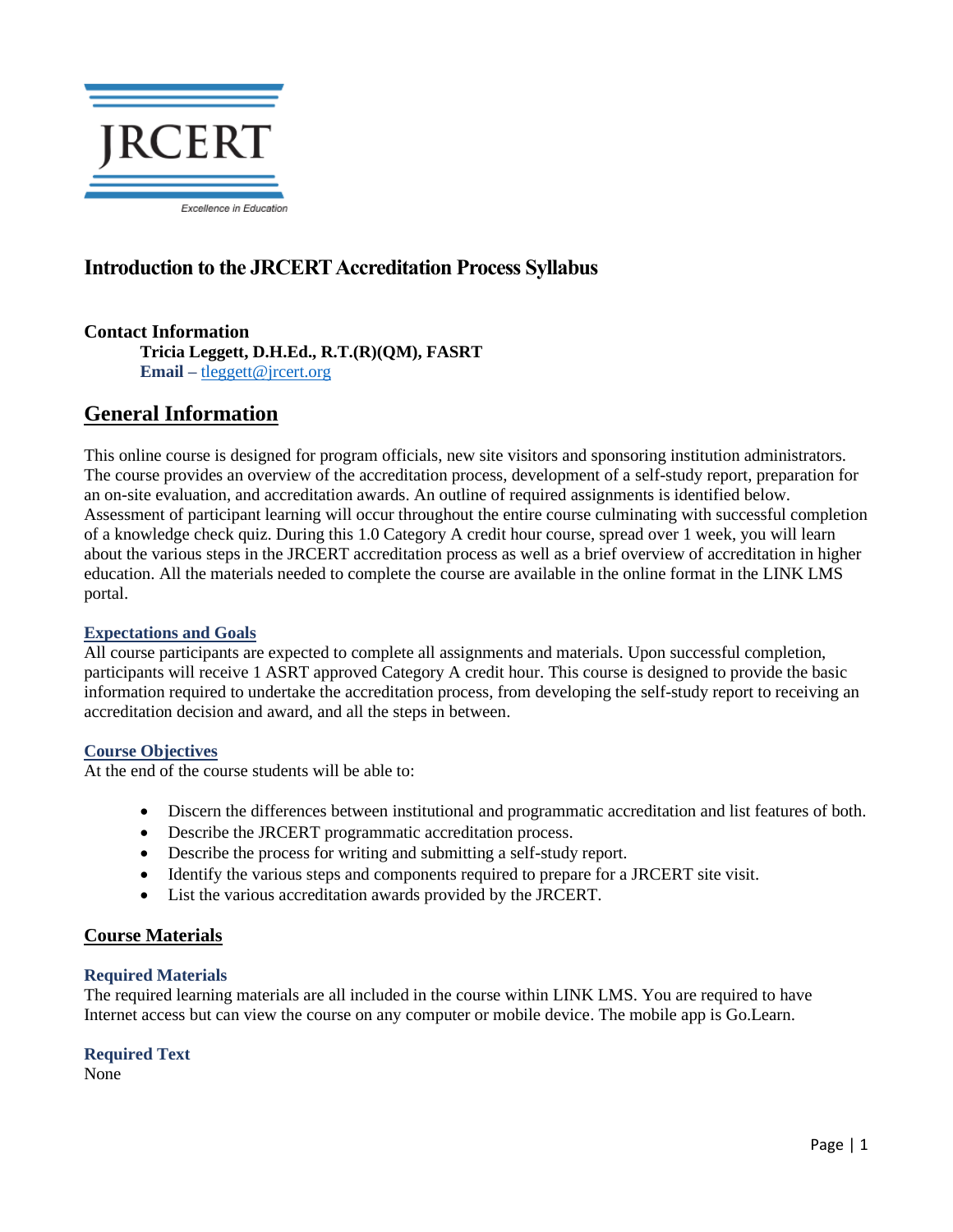# **Coursework**

#### **Discussion Forums**

There are two discussion board forums: One for introductions and one for general course questions. Since this is an independent eLearning course, there is no requirement to communicate with peers through these forums.

**Course Evaluation:** Participants are required to complete the course evaluation upon conclusion of the course. **It must be completed prior to attempting the post-test.** The evaluation is completely anonymous and constructive feedback for course improvement is strongly desired.

#### **Exams:**

There is a post-test quiz at the conclusion of the course. It is available through the LINK LMS course. It includes 8 multiple choice questions. The questions may have only one correct answer or more than one correct answer. The questions will include content from the entire course module and associated materials. **Participants are required to achieve a score of 75% or higher within THREE (3) attempts.**

## **Course Grading**

This is a Pass/Fail course with a few exercises included in this course to enhance the participant's learning. The eLearning module and course evaluation need to be completed PRIOR to the participant beginning the post-test.

## **Course Schedule**

| <b>Topic</b>                                          | <b>Reading Exercises/Assignments</b>        |
|-------------------------------------------------------|---------------------------------------------|
| <b>Intro to Accreditation</b>                         | Module Lesson 1-2/Discussion Forums (Intro) |
| <b>Developing a Self-Study Report</b> Module Lesson 3 |                                             |
| <b>Preparing for the Site-Visit</b>                   | Module Lesson 4                             |
| <b>The Accreditation Award</b>                        | Module Lesson 5                             |

## **Exam Schedule**

| <b>Date</b>              | <b>Subject</b>                                                                        |
|--------------------------|---------------------------------------------------------------------------------------|
| <b>Conclusion of all</b> | There will be an 8 - question post-test quiz at the conclusion of the course covering |
| assignments              | all included information.                                                             |

## **Learner Support**

#### **CE Requirements**

This course has been approved for 1 ASRT approved Category A continuing education (CE) credit. To obtain this CE credit, you will need to complete all assignments as well as attain a score of 75% or better, within 3 (three) attempts on the post-test. Upon successful completion of the course and satisfaction survey, you will be awarded a certificate of completion for your records. This PDF certificate can be printed off for your CE documentation directly from the LINK LMS portal. The JRCERT does NOT submit this information to the American Registry of Radiologic Technologists (ARRT) or American Society of Radiologic Technologists (ASRT). This course is eligible for continuing education credit only once a biennium.